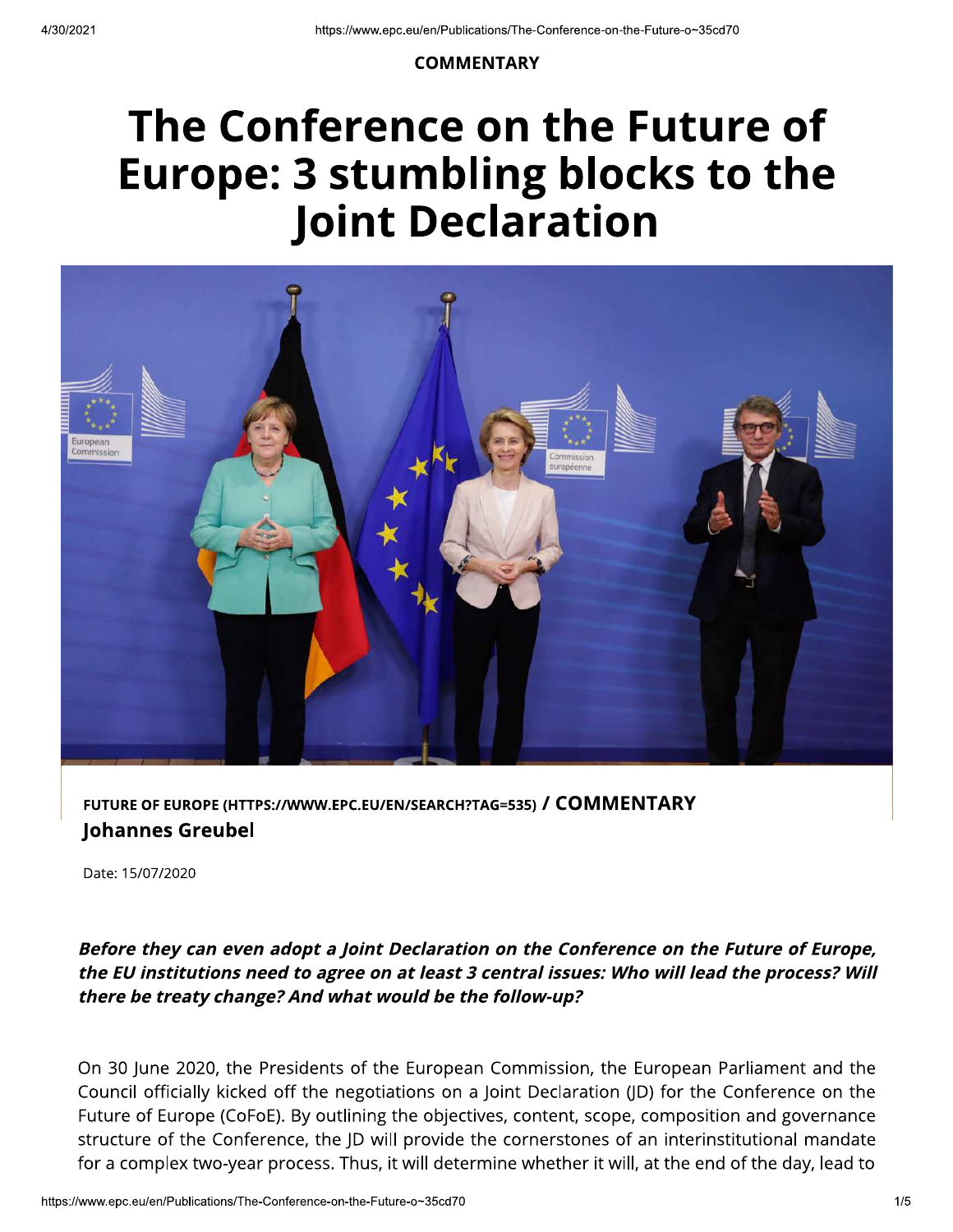much-needed reform of the EU.

Striking a compromise on some aspects will be harder than on others. The three institutions' positions set forth over the past few months already overlap in some parts. Nonetheless, there are at least three key issues where they diverge profoundly, and consent will probably be hard-fought: (i) determining leadership; (ii) the question of treaty change; and (iii) the post-Conference followup. The positions of the Parliament and the Council are, in particular, diametrically opposed to each other on these issues, while the Commission is much more cautious. (See the annex below for a comparative table of all the commonalities and differences in the positions of the three EU institutions.)

#### **Stumbling block 1: The 'right' leadership**

The Parliament and the Council differ on their preferred leadership options. The former <u>(https://www.europarl.europa.eu/doceo/document/TA-9-2020-0010 EN.pdf)</u> calls for the CoFoE to be steered by "the three main EU institutions under Parliament's leadership". The latter (https://www.consilium.europa.eu/media/44679/st09102-en20.pdf) wants "eminent an European personality as its independent and single chair" who can "represent the joint interests of all three EU institutions" to lead the Conference, and thus rejects the Parliament's potential leadership role.

The CoFoE leadership will be critical in steering the process towards a successful outcome. Having someone who enjoys the support and trust of the three main EU institutions in control is, therefore, of utmost importance. It also makes the leadership question a particularly sensitive one.

Although the JD will set the framework for the CoFoE, the former will and should not aim to provide all the details related to the different phases and layers of the latter. The Declaration cannot include or anticipate all the aspects of such a complex and long-term process. Many issues will have to be solved and managed by the Conference leadership as the process unfolds.

The leadership must elaborate a detailed work plan that will ensure that the various elements of the Conference - citizens' agoras, thematic conferences, meetings of the Conference Plenary, national and regional activities – all feed into the process constructively. It must specify how citizens will, in practical terms, be involved in the process, given that the JD will most likely only set broad criteria in this regard. It must clarify issues related to the random selection of citizens, the content the citizens' agoras will deal with concretely, and the interlinking of the citizens' and representative dimensions of the CoFoE. Finally, the leadership might have to be ready to adapt the process to possible future waves of the COVID-19 pandemic.

To perform all these tasks, those at the helm of the Conference should be politically and institutionally independent, have vast political experience at the highest level and be able to bring the different strands of the CoFoE together constructively. The leadership should be supported by a steering committee which includes not only institutional actors, but also a wide range of experts in the field of participatory democracy. In addition, the leadership should draw on past citizens' offer participation projects, which valuable lessons (https://www.epc.eu/en/publications/Preparing-for-the-Conference-o~2fb4e4) for the many decisions that will have to be taken. Finally, the Conference leadership should be equipped with adequate resources, competences and funds to cover the activities undertaken in the context of https://www.epc.eu/en/Publications/The-Conference-on-the-Future-o~35cd70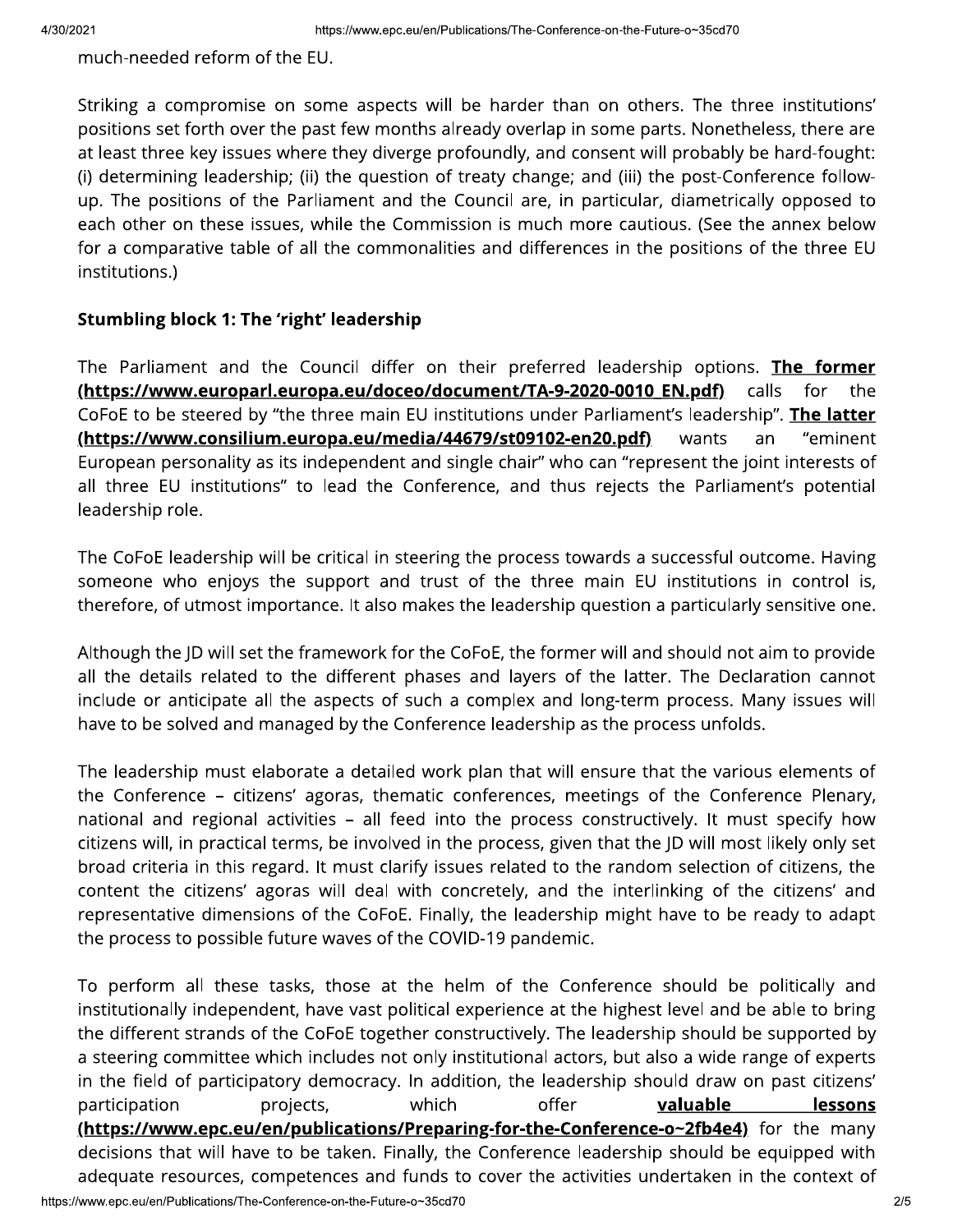the CoFoE.

#### **Stumbling block 2: The question of treaty change**

Another highly controversial issue relates to the question of treaty change. While the Parliament (https://www.europarl.europa.eu/doceo/document/TA-9-2020-0010 EN.pdf) is open to all possible outcomes, including amending the EU's primary law, the Council rejects the idea of treaty reform. The Council (https://www.consilium.europa.eu/media/44679/st09102-en20.pdf) states that the "Union framework offers potential to allow challenges to be addressed in an effective manner." Member states thus seem firm in their position that the CoFoE does not fall within the scope of Article 48 TEU, which outlines the options available for treaty reform.

Those two diametrically opposed positions seem difficult to reconcile. However, if the Conference is to enable European citizens and their political leaders to formulate a joint vision for the future, as all three institutions claim in their position papers, it must leave the door for a potential treaty reform open. Excluding certain options from the start could dent the credibility of the Conference as an exercise which takes citizens' opinions into account. Moreover, specific policy reforms needed for the Union's successful future post-COVID-19 might require treaty change.

The debate about institutional reform is a case in point. A year ago, the nomination of Ursula von der Leyen as Commission President sparked criticism (https://www.ft.com/content/7ccc011a-9cf0-11e9-9c06-a4640c9feebb) among political groups and the public and led to pledges from the Parliament (https://www.europarl.europa.eu/doceo/document/TA-9-2020-0010 EN.pdf) and several EU leaders (https://www.politico.eu/wp-content/uploads/2019/11/Conference-on-the-Future-of-Europe.pdf), including **Commission President** the (https://op.europa.eu/en/publication-detail/-/publication/43a17056-ebf1-11e9-9c4e-**01aa75ed71a1**) herself, to reform the (s)election process before the next European elections in 2024. Since then, the debate around this issue went silent.

The COVID-19 crisis might have shifted the focus of the Conference towards more policy-oriented issues. However, to avoid a repeat of 2019, institutional reforms should not fall off the agenda. A comprehensive and open debate about how to reform the Spitzenkandidaten system and whether to introduce transnational lists might discover that the Union's current institutional framework does not suffice. This effectively means that the possibility of treaty change cannot be simply dismissed at this time.

### **Stumbling block 3: The post-Conference follow-up**

The positions of the Parliament, Commission and Council suggest that the CoFoE should end with a report summarising the outcome of the process and potentially including recommendations on how to translate them into reform. A thorough post-Conference follow-up is, therefore, essential if the process is actually to lead to tangible reforms.

While Parliament (https://www.europarl.europa.eu/doceo/document/TA-9-2020the 0010 EN.pdf) calls for final CoFoE conclusions that include concrete recommendations and the EU institutions following them up individually through concrete legislative proposals, the Council (https://www.consilium.europa.eu/media/44679/st09102-en20.pdf) advocates that the outcome of the Conference should be reflected in a report to the European Council in 2022. It https://www.epc.eu/en/Publications/The-Conference-on-the-Future-o~35cd70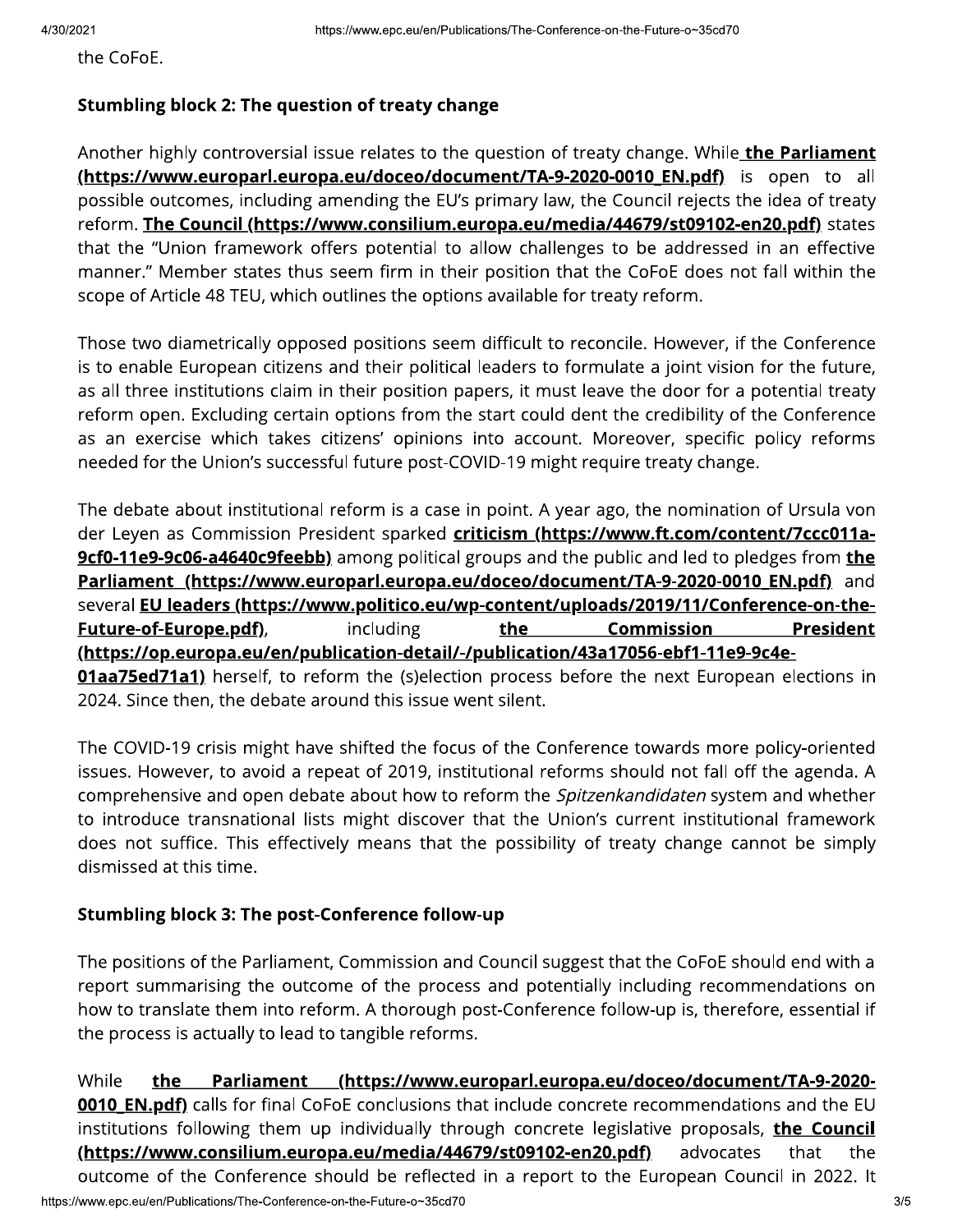would then be up to the heads of state or government to define the next steps. The EU institutions would then formulate their response to the CoFoE based on these steps.

Nevertheless, if the experience with the European Citizens' Consultations (ECCs) is any indication, leaving the outcome of the Conference in the hands of only one institution - that is, the European Council - risks failing to produce a proper follow-up to the Conference. The ECC process (https://www.epc.eu/en/Publications/Citizens-expect-Lessons-from-the-European-Citizens-Consultations~26c3d4) was granted only one paragraph in the European Council's conclusions end of the initiative (https://www.consilium.europa.eu/en/press/press-<u>at the </u> releases/2018/12/14/european-council-conclusions-13-14-december-2018/).

Over the past year, EU institutions have **raised citizens' and civil society's expectations** (https://www.eesc.europa.eu/sites/default/files/files/eci-day-2020-recommendations.pdf)

about the CoFoE, while the COVID-19 pandemic has highlighted the urgency to build a more resilient Union. To avoid that the Conference becomes a paper exercise that does not translate into much-needed policy and institutional reforms, the JD should foresee a joint, coordinated follow-up by all institutions. This should be based on a comprehensive Action Plan that includes tangible recommendations on institutional and/or policy reforms.

The negotiations on the JD will, to a large extent, define whether the Conference will be successful or not. Compromise on the three controversial issues will require substantial concessions from all sides. To cross that bridge, the three institutions should be ready to get the ball rolling and already launch the Conference this autumn. There is no time to lose, and the multiple consequences of the COVID-19 crisis show us that the business-as-usual approach cannot be an option when it comes to the future of Europe.

### Annex (click on the table) - last updated 2 March 2021:



**CONFERENCE ON THE FUTURE OF EUROPE (COFOE) POSITIONS OF EU INSTITUTIONS - COMPREHENSIVE SUMMARY OF KEY ELEMENTS** 

| <b>KEY ELEMENTS</b>                            | <b>EUROPEAN PARLIAMENT</b><br>Resolution. 15 January 2020<br>Resolution, 18 June 2020                                                                                                                                                                                                                                                         | <b>EUROPEAN COMMISSION</b><br><b>Communication, 22 January 2020</b>                                                                                                                                                                                                                                                                                                                                                                                                                                                                  | <b>COUNCIL OF THE EU</b><br><b>Council position, 24 June 2020</b><br><b>Revised Council position. 3 February 2021</b>                                                                                                                                                                                                                                                                                                                                                                                                                                                                                                                                                                                                                                                                                                                                                                                                                                                                 | DRAFT JOINT DECLARATION ON THE<br><b>CONFERENCE ON THE FUTURE OF EUROPE</b><br>(Zero Draft, March 2021)                                                                                                                                                                                                                                                                                                                                                                                                                                                                                                                                                                                                                                          |
|------------------------------------------------|-----------------------------------------------------------------------------------------------------------------------------------------------------------------------------------------------------------------------------------------------------------------------------------------------------------------------------------------------|--------------------------------------------------------------------------------------------------------------------------------------------------------------------------------------------------------------------------------------------------------------------------------------------------------------------------------------------------------------------------------------------------------------------------------------------------------------------------------------------------------------------------------------|---------------------------------------------------------------------------------------------------------------------------------------------------------------------------------------------------------------------------------------------------------------------------------------------------------------------------------------------------------------------------------------------------------------------------------------------------------------------------------------------------------------------------------------------------------------------------------------------------------------------------------------------------------------------------------------------------------------------------------------------------------------------------------------------------------------------------------------------------------------------------------------------------------------------------------------------------------------------------------------|--------------------------------------------------------------------------------------------------------------------------------------------------------------------------------------------------------------------------------------------------------------------------------------------------------------------------------------------------------------------------------------------------------------------------------------------------------------------------------------------------------------------------------------------------------------------------------------------------------------------------------------------------------------------------------------------------------------------------------------------------|
| <b>GENERAL ISSUES</b>                          |                                                                                                                                                                                                                                                                                                                                               |                                                                                                                                                                                                                                                                                                                                                                                                                                                                                                                                      |                                                                                                                                                                                                                                                                                                                                                                                                                                                                                                                                                                                                                                                                                                                                                                                                                                                                                                                                                                                       |                                                                                                                                                                                                                                                                                                                                                                                                                                                                                                                                                                                                                                                                                                                                                  |
| <b>Start, duration &amp;</b><br>basic document | . launch: 9 May 2020 (initial resolution from January)<br>as soon as possible in autumn 2020<br>· duration: two vears<br>. find common agreement on the establishment of the<br>CoFoF before the summer break<br>· process, concept, structure, timing & scope should be<br>agreed jointly by EP/COM/Council → memorandum<br>of understanding | . Jaunch: 9 May 2020 (kick-off event in Dubroynik)<br>● completion: 4 <sup>4</sup> -semester 2022 → outcomes &<br>recommendations of different debates should be<br>presented & next steps considered<br>· concept, structure, scope & timing must be truly joint<br>effort by EP/COM/Council → Joint Declaration<br>. Joint Declaration later to be opened to other<br>signatories (incl. institutions, organisations &<br>stakeholders)                                                                                            | . launch: as soon as the conditions allow in the light<br>of the COVID-19 pandemic<br>. formal kick-off on 9 May 2021 in Strasbourg, if COVID-<br>19 conditions allow<br>· duration: two years until 2022<br>. mandate could take form of Joint Declaration by<br><b>FP/COM/Council</b>                                                                                                                                                                                                                                                                                                                                                                                                                                                                                                                                                                                                                                                                                               | . No mention of start/kick-off date<br>• conclusions by spring 2022                                                                                                                                                                                                                                                                                                                                                                                                                                                                                                                                                                                                                                                                              |
| Objective(s)                                   | • renewed opportunity for EU citizens to have robust<br>debate on Future of Europe (FoE) → bottom-up<br>exercise<br>• make EU more democratic<br>• permanent mechanism for engaging with citizens<br>on FoF<br>. identify what EU does well & what new measures it<br>needs to do better<br>• increase EU capacity to act                     | give Europeans greater say on what EU does & how<br>it works for them<br>• encourage European citizens & make it easier for<br>them to get involved in decision-making beyond EU<br>elections<br>• strengthening link between Europeans &<br><i>institutions</i><br>. New Push for European Democracy<br>• create more vibrant, interactive & relevant<br>democratic system<br>. forge a vision for our future<br>. opportunity for EU to showcase how it can further<br>evolve through constructive engagement with its<br>citizens | . inclusive platform bringing together different<br>voices engaging in wide reflection & debate on<br>challenges Europe is facing & on its long-term future<br>. opportunity to underpin the democratic legitimacy<br>of European project & functioning of the European<br>project as well as to uphold the EU citizens support for<br>our common goals & values<br>• a further opportunity for citizens to express<br>themselves<br>. opportunity to engage with citizens & other<br>stakeholders as the EU seeks to emerge stronger<br>from the COVID-19 crisis, & assess the EU's<br>response to the crisis and address the citizens'<br>concerns in this regard with the aim of strengthening<br><b>European solidarity</b><br>• contribute to the development of our policies &<br>instruments in medium & long terms so that we can<br>better tackle current and future challenges<br>• contributing to joint vision of the direction EU<br>should take in next decade & beyond | open a new space for debate with citizens to<br>address Europe's challenges and priorities and a<br>further opportunity for citizens to express<br>themselves<br>· citizens-focused, bottom-up exercise for<br>Europeans to give citizens a say on what matters to<br>them and a greater role in shaping the Union's<br>future policies and ambitions, improving its<br>resilience<br>opportunity to underpin the democratic legitimacy<br>and functioning of the European project as well as<br>to uphold the EU citizens support for our common<br>goals and values<br>. learn the lessons from past crises, closely involving<br>citizens and communities<br>• shaping the Union's future policies and ambitions,<br>improving its resilience |

uilidis & Johannes Greubel, European Policy Centre (EPC), Brussels

(https://wms.flexious.be/editor/plugins/imagemanager/content/2140/PDF/2021/CoFoE\_new\_table\_.pdf)